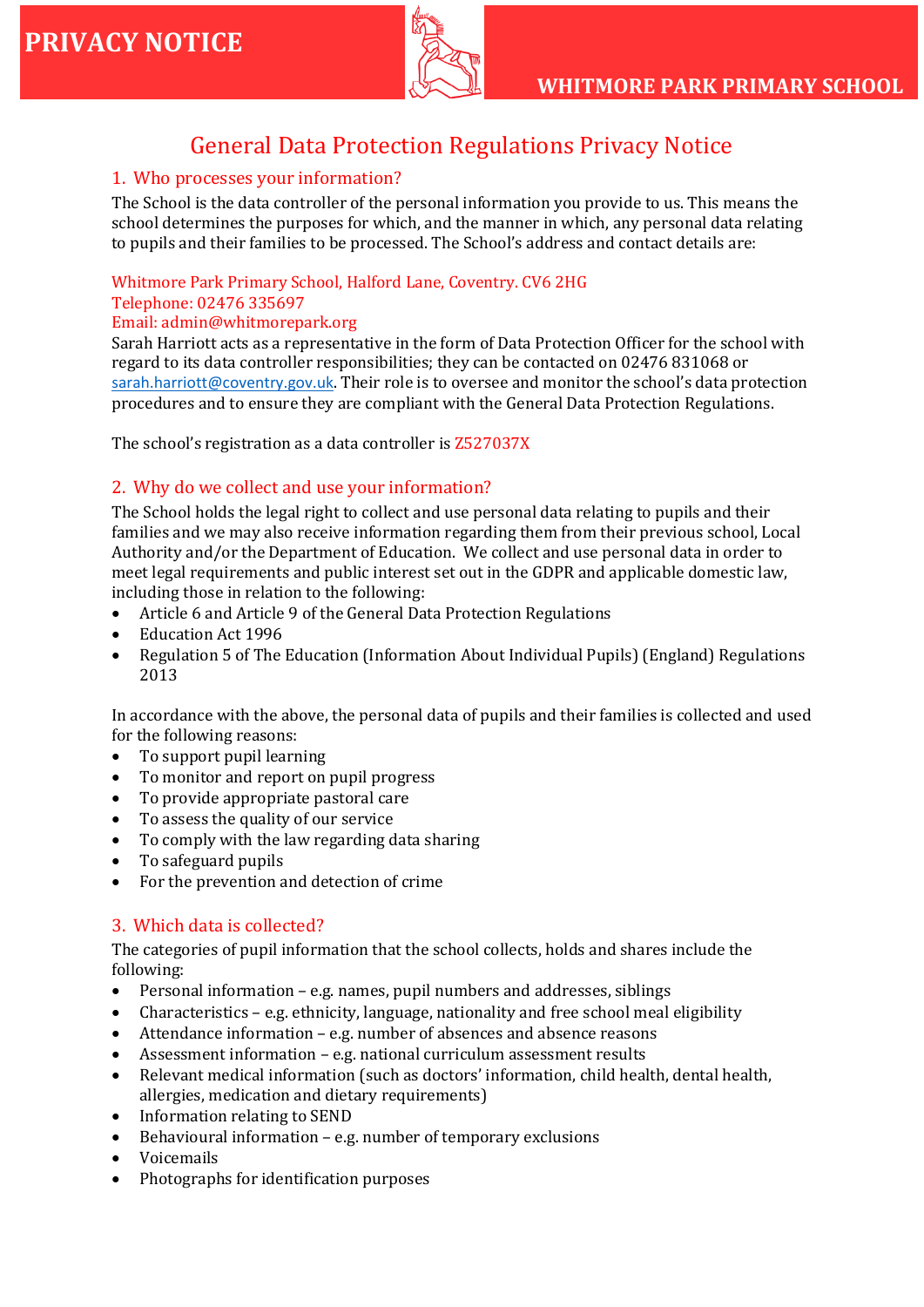

## **WHITMORE PARK PRIMARY SCHOOL**

- CCTV images and recordings from around the school building and site.
- As a school, we need to process **special category personal data** (e.g. concerning health, ethnicity, religion or biometric data) and **criminal records information** about some individuals. We do so in accordance with applicable law (including with respect to safeguarding) or by explicit consent. Where we collect special category data, we have a lawful basis under Article 9 (2) GDPR. For example, where we collect health information, for a substantial public interest under Article 9 (2) (g), we will have the appropriate policy document in place (see Special Category Data Policy), as is required.
- In the case of ethnicity we will ask for explicit consent to the processing of those personal data.

The categories of parent /carer information the Schools collects, holds and shares include the following:

- Personal information e.g. names and addresses, emergency contact information
- Free School Meal eligibility
- CCTV images for safeguarding purposes

Whilst the majority of the personal data you provide to the school is a legal requirement or public task requirement, some is provided on a voluntary basis. When collecting data, the school will inform you whether you are required to provide this data or if your consent is needed. Where consent is required, the school will provide you with specific and explicit information with regards to the reasons the data is being collected and how the data will be used; e.g. photographs for display purposes.

We may receive information regarding you directly from the Local Authority, previous education establishment or other organisations such as Social Services, Virtual School, CAMHs, Primary Mental Health, Positive Parenting, School Nurse Referrals, some Charities and the Early Help Hubs.

#### Parents who are providing consent on behalf of their children must hold parental responsibility.

### 4. Who can access this data?

We are committed to ensuring that your information is secure. In order to prevent unauthorised access or disclosure, we have put in place suitable physical, electronic and managerial procedures to safeguard and secure the information we collect. The electronic data that we collect from you will be transferred to, and stored by, a third party software provider who abide by a contractual agreement.

The categories of people within the school who can access this data will depend on which data they are authorised to access. Members of school staff are limited to only the information they require to perform their duties. Access to electronic data will be password protected and hard copy files processing personal data will be securely stored for authorised use.

### 5. How long is your data stored for?

We retain personal data only for a legitimate and lawful reason and only for so long as necessary or required by law. Personal data relating to pupils, their families at the School is stored in line with the School's Data Protection Policy and Record Retention Schedule.

### 6. Will my information be shared?

The school is required to share pupils' data with the Department of Education on a statutory basis. The National Pupil Database (NPD) is managed by the Department of Education and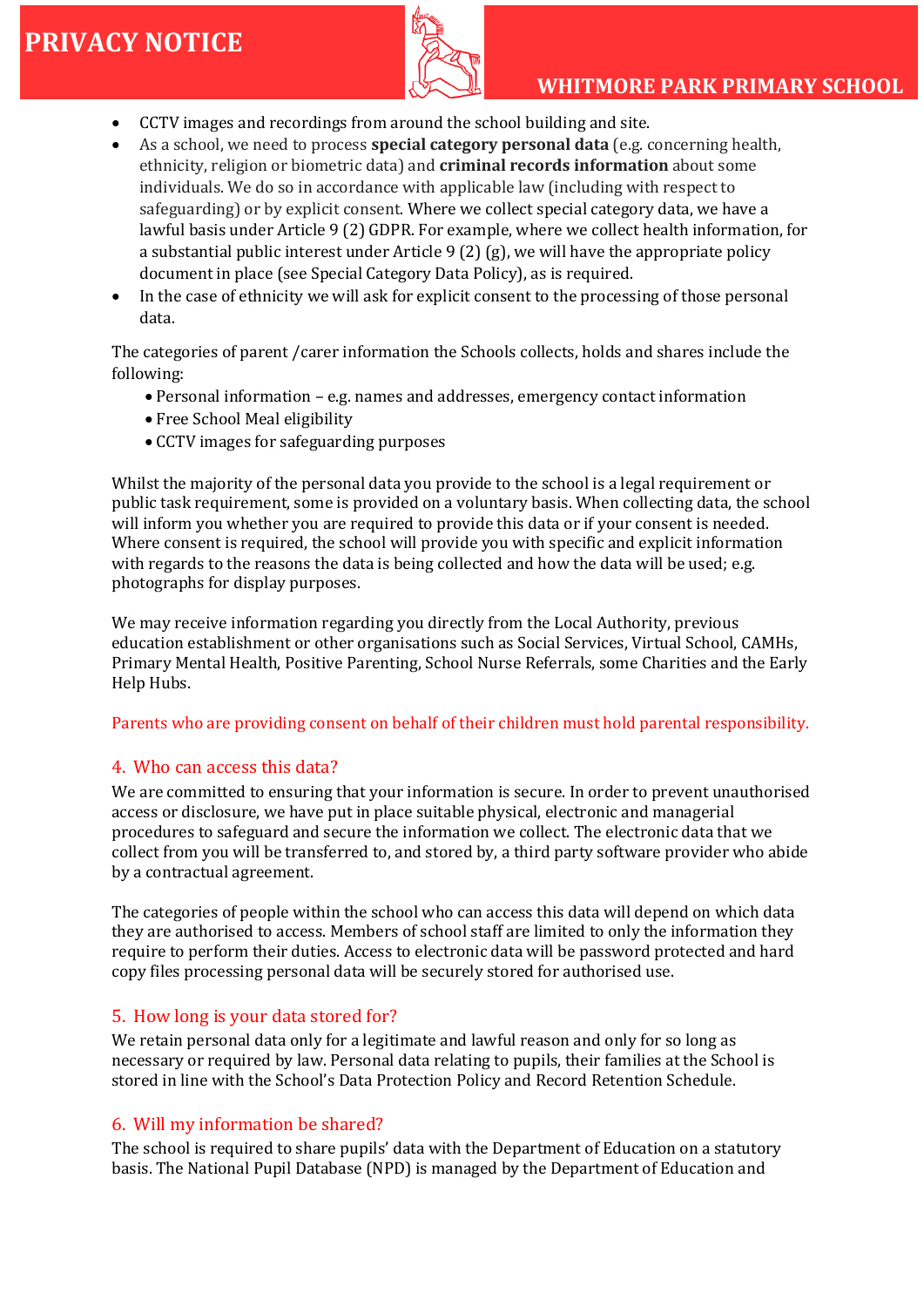

contains information about pupils in schools in England. The School is required by law to provide information about our pupils to the Department of Education as part of statutory data collections, such as the school census; some of this information is then stored in the National Pupil Database.

The Department of Education may share information about our pupils from the National Pupil Database with third parties who promote the education or wellbeing of children in England by:

- Conducting research or analysis.
- Producing statistics.
- Providing information, advice or guidance.

The Department of Education has robust processes in place to ensure the confidentiality of any data shared from the NPD is maintained. The School will not share your personal information with any third parties without your consent, unless the law allows us to do so.

The school routinely shares pupils' information due to a legal obligation with:

- Pupils' destinations upon leaving the school
- The Local Authority
- The National Health Service
- The Department of Education
- The Local Authority The Education (Information About Individual Pupils) (England) Regulation 2013 and Education (Pupil Registration) (England) Regulation 2006, enable the processing of information such as admissions, attendance, common transfer file, curricular record, educational record and SEN Reports attached to individual pupils by requiring schools to provide such the information to either the local authority or the Secretary of State as is so requested.
- Ofsted will infrequently require short term access to personal information from both employees and pupils to generate regulatory reports.
- Authorities in relation to the prevention of crime.
- Supplier and service providers to enable them to provide the service we have contracted them for. Please see Appendix 1 to this notice for more information about third parties.
- We do transfer your data outside the EEA for the purpose of providing Class Dojo and Seesaw.

### 7. What are your rights?

This section applies to parents/guardians who hold parental responsibility and to pupils who have the following rights in relation to the processing of their personal data. You have the right to:

- Be informed about how the School uses your personal data.
- Request access to the personal data that the School holds via a subject access request addressed to the school address above.
- Request that your personal data is amended if it is inaccurate or incomplete. If you believe that any information we are holding is incorrect or incomplete, please contact us and we will promptly correct your personal information found to be incorrect.
- Request that your personal data is erased where there is no compelling reason for its continued processing.
- Request that the processing of your data is restricted in certain circumstances.
- Object to your personal data being processed in certain circumstances.
- Where the processing of your data is based on your consent, you have the right to withdraw this consent at any time.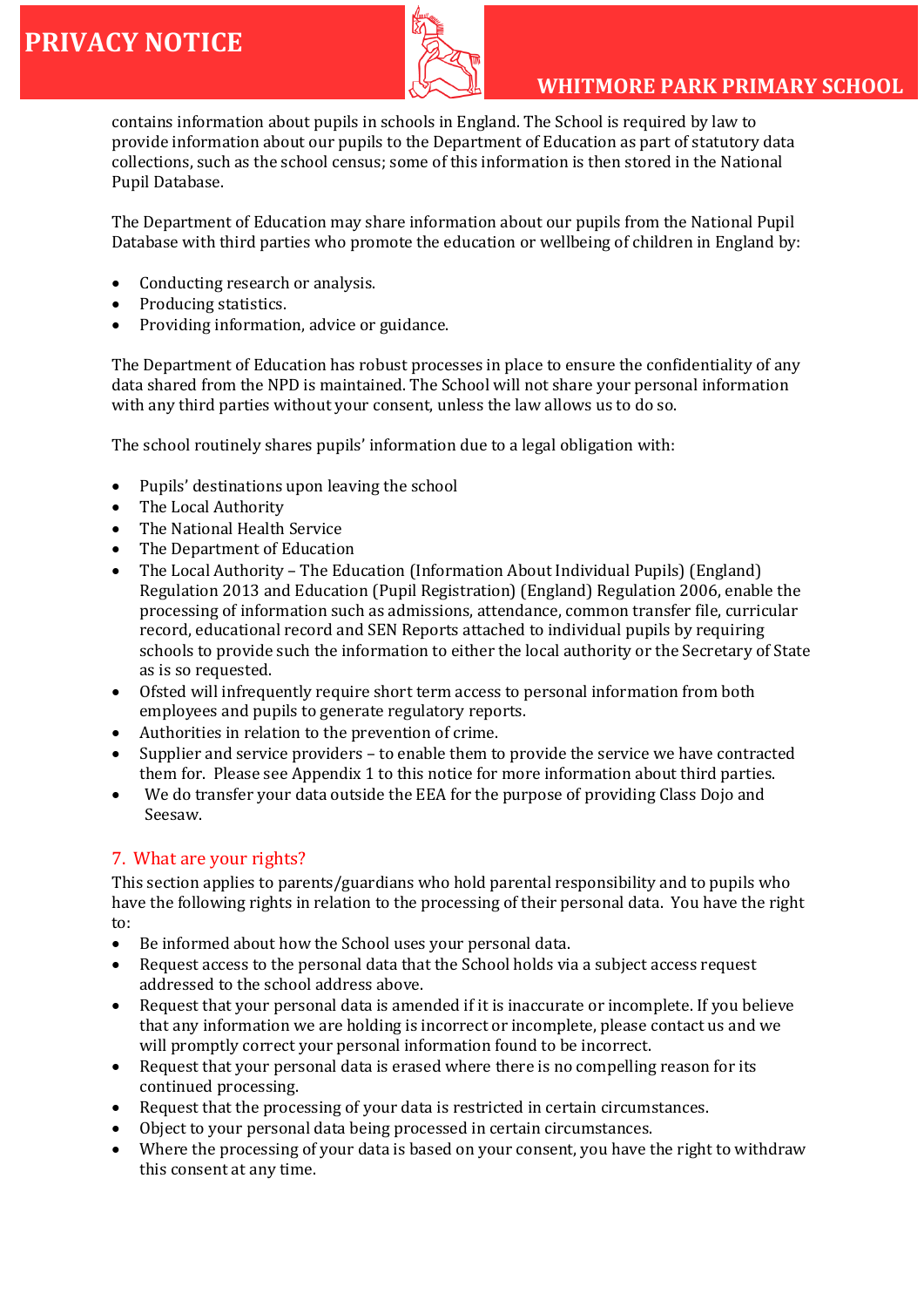

### Information Commissioner's Office (ICO)

If you have a concern about the way The School is collecting or using your personal data, you can raise a concern with School's Data Protection Officer with the details provided above or the Information Commissioner's Office (ICO). The ICO can be contacted on 0303 123 1113, Monday-Friday 9am-5pm.

#### 8. Where can you find out more information?

If you would like to find out more information about how we use and store your personal data please visit our website and download our Data Protection Policy. Please also see websites listed below:

#### Department of Education

Census: <https://www.gov.uk/education/data-collection-and-censuses-for-schools> How DfE share data: <https://www.gov.uk/data-protection-how-we-collect-and-share-research-data>

#### ICO

Concerns: <https://ico.org.uk/concerns/>

#### 9. Changes to our privacy policy

We keep our privacy policy under review and we will place any updates on the school website. This privacy notice was last updated in May 2021 (see highlighted section in Appendix1).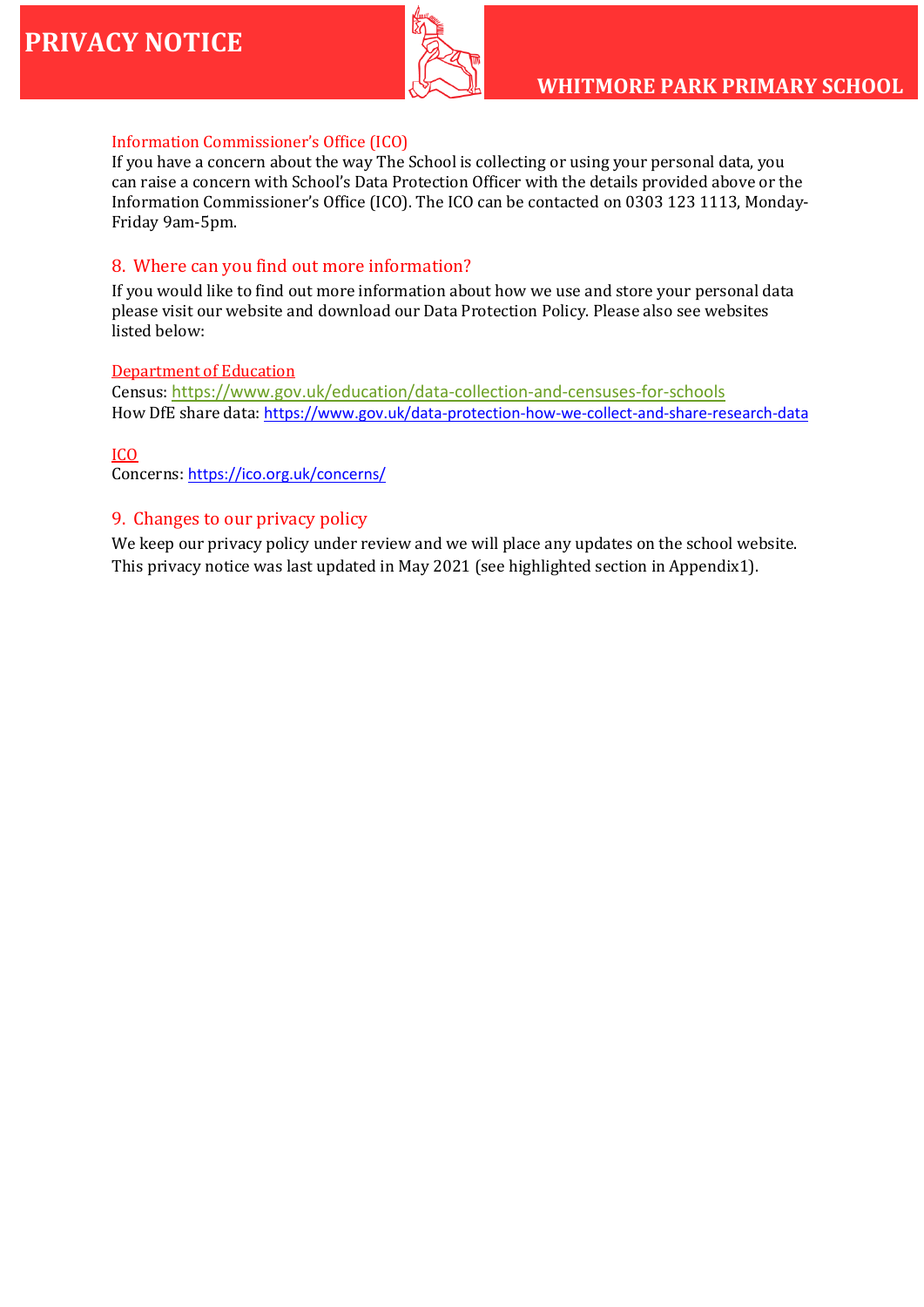

### Appendix 1

In addition to the organisations mentioned above, we also use third party services/suppliers to help us to carry out our functions as a school.

| Personal data                                                                                                                                                                                              | Supplier/service                                               | Reason why it is<br>processed                                                                                                                      | Lawful basis                                                                |
|------------------------------------------------------------------------------------------------------------------------------------------------------------------------------------------------------------|----------------------------------------------------------------|----------------------------------------------------------------------------------------------------------------------------------------------------|-----------------------------------------------------------------------------|
| All pupil data included in the<br>Common Transfer File; i.e.<br>registration, attendance, basic<br>identifiers, parent<br>information, medical and<br>dietary information, consents<br>received for pupil. | <b>SIMS</b><br><b>EMS</b> online<br>(Coventry City<br>Council) | School's information<br>management system                                                                                                          | Legal obligation<br>Public task duty                                        |
| Safeguarding Information                                                                                                                                                                                   | <b>CPOMS</b>                                                   | Safeguarding log                                                                                                                                   | Public task duty                                                            |
| Parent and pupil basic<br>identifiers, parent, phone<br>number.                                                                                                                                            | Schoolcomms                                                    | Provision of payments<br>within school, electronic<br>communications directly<br>to parent email/phone                                             | Public task duty                                                            |
| Basic identifiers (name, email<br>of parent)                                                                                                                                                               | Class Dojo<br>Seesaw<br>Showbie                                | Providing a learning<br>journal for pupils.<br>Remote learning. Data is<br>transferred to US when<br>using Class Dojo;<br>Showbie; Lexia Learning. | Public task duty                                                            |
| Basic identifiers, plus                                                                                                                                                                                    | <b>CPOMS</b>                                                   | Logging pupil behaviour                                                                                                                            | Public task duty                                                            |
| behaviour information<br>Basic identifiers (pupil names)                                                                                                                                                   | <b>Times Tables</b><br>Rockstars<br>2Simple/Purple<br>Mash     | information<br>Providing pupils with<br>learning online                                                                                            | Public task duty                                                            |
| Basic identifiers, DOB, SEN<br>information, class, attainment<br>and assessment information                                                                                                                | DC Pro<br><b>Edukey (Provision</b><br>Mapping)                 | <b>Tracking pupil</b><br>assessments                                                                                                               | Legal obligation                                                            |
| Photographs                                                                                                                                                                                                | <b>Braiswick</b><br>Photographic Ltd                           | Identification of pupils<br>and for<br>displays/website/school<br>social media                                                                     | Public task for<br>identification<br>Consent for<br>displays/website<br>etc |
| Basic identifiers for parents<br>(name/email)                                                                                                                                                              | Edenred                                                        | Providing free school<br>meal vouchers                                                                                                             | Public task duty                                                            |
| All pupil/staff/parent<br>information                                                                                                                                                                      | Admin IT Provider<br>Curriculum IT<br>Provider                 | Providing IT support to<br>curriculum and admin                                                                                                    | Legal Obligation<br>Public task duty                                        |
| All<br>Pupil<br><b>Staff</b><br>parent information                                                                                                                                                         | Groupcall<br>Schoolcomms                                       | Data extraction service<br>to allow accurate<br>migration of information                                                                           | Public task                                                                 |